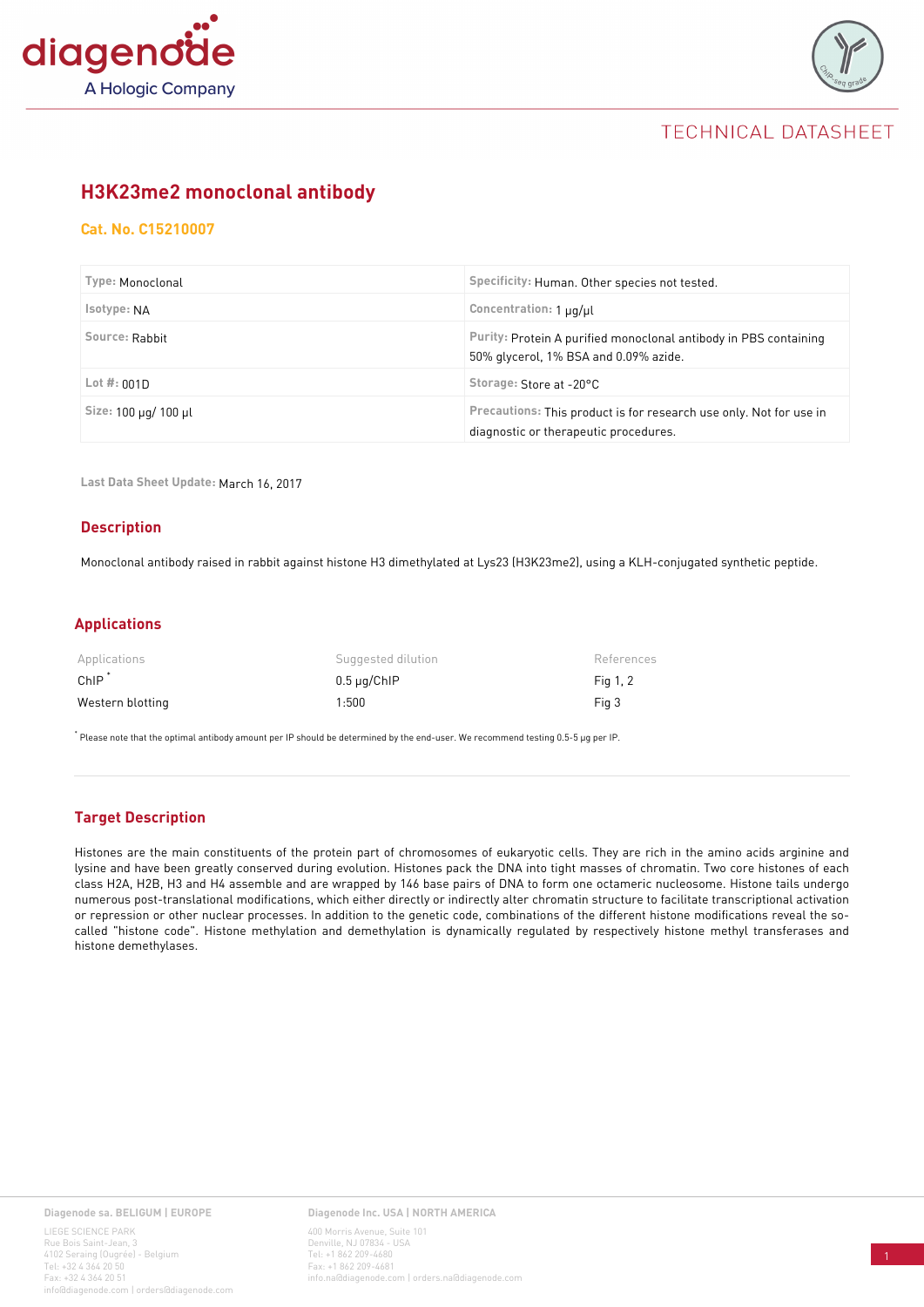



## TECHNICAL DATASHEET

#### **Validation data**



#### **Figure 1. ChIP results obtained with the Diagenode monoclonal antibody directed against H3K23me2**

ChIP assays were performed using human HeLa cells, the Diagenode antibody against H3K23me2 (cat. No. C15210007) and optimized PCR primer sets for qPCR. ChIP was performed with the "iDeal ChIP-seq" kit (cat. No. C01010055) on sheared chromatin from 1,000,000 cells. A titration of the antibody consisting of 0.5, 1 and 2.5 µg per ChIP experiment was analysed. IgG (1 µg/IP) was used as negative IP control. QPCR was performed with primers for a region upstream of the promoters of the ACTB and GAPDH genes, used as positive controls, and for the inactive MYOD1 gene and the Sat2 satellite repeat region used as negative controls. Figure 1 shows the recovery, expressed as a % of input (the relative amount of immunoprecipitated DNA compared to input DNA after qPCR analysis).



#### **Figure 2. ChIP-seq results obtained with the Diagenode monoclonal antibody directed against H3K23me2**

ChIP was performed with 0.5 µg of the Diagenode antibody against H3K23me2 (cat. No. C15210007) on sheared chromatin from 1,000,000 HeLa cells using the iDeal ChIP-seq kit as described above. The IP'd DNA was subsequently analysed on an Illumina HiSeq 2000. Library preparation, cluster generation and sequencing were performed according to the manufacturer's instructions. The 50 bp tags were aligned to the human genome using the BWA algorithm. Figure 2 shows the peak distribution along the complete sequence and a 3 Mb region of the human X chromosome (figure 2A and B) and in two genomic regions surrounding the ACTB and GAPDH positive control genes (figure 2C and D).

**Diagenode sa. BELIGUM | EUROPE**

LIEGE SCIENCE PARK Rue Bois Saint-Jean, 3 4102 Seraing (Ougrée) - Belgium Tel: +32 4 364 20 50 Fax: +32 4 364 20 51 agenode.com | orders@diage **Diagenode Inc. USA | NORTH AMERICA** 400 Morris Avenue, Suite 101 Denville, NJ 07834 - USA Tel: +1 862 209-4680 Fax: +1 862 209-4681 info.na@diagenode.com | orders.na@diagenode.com